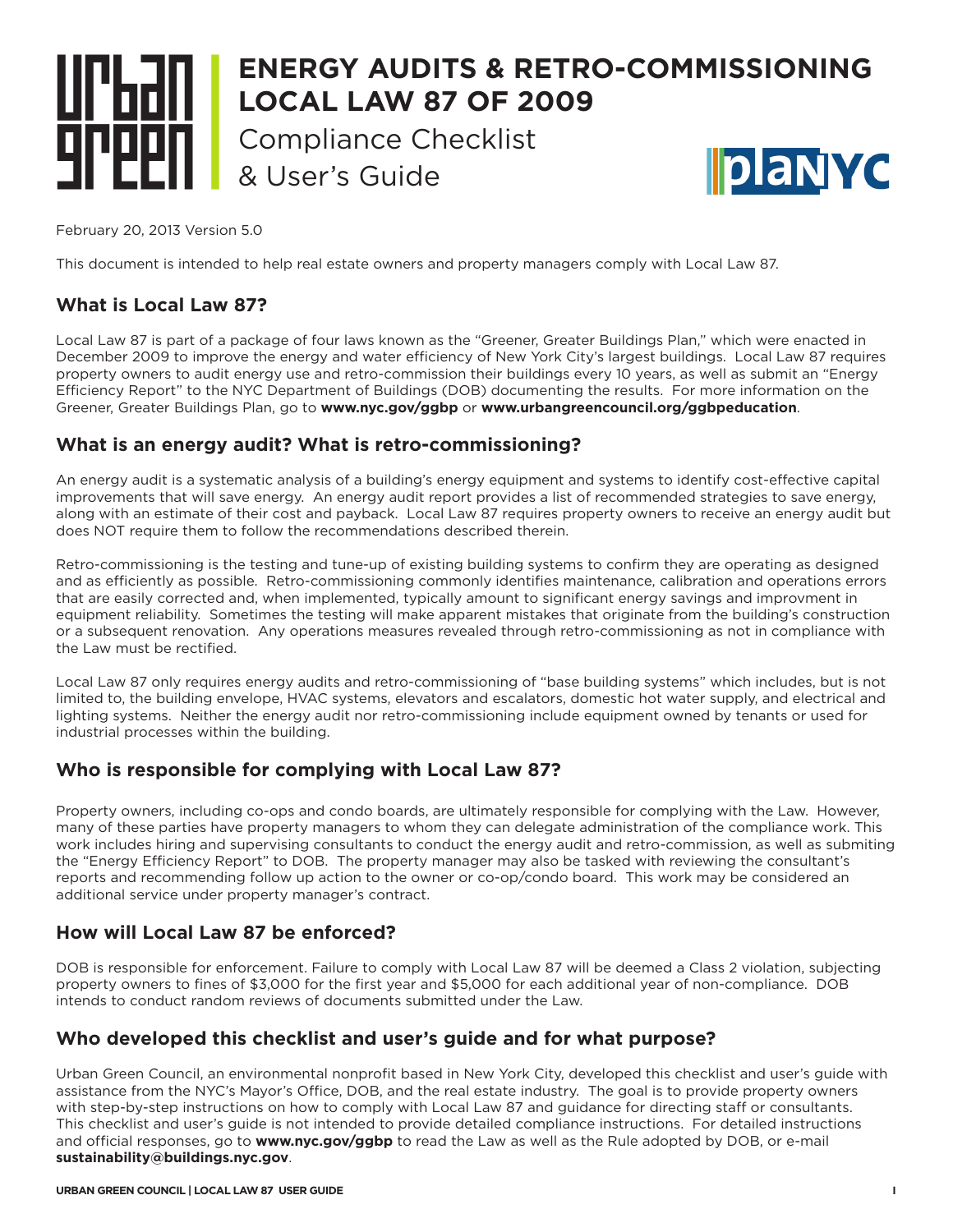# **ENERGY AUDITS & RETRO-COMMISSIONING LOCAL LAW 87 OF 2009** Compliance Checklist

## **GETTING STARTED**

- **1.** Determine whether your property is subject to Local Law 87.
- **2.** Determine your property's reporting year.
- **3.** Decide whether to pursue early compliance under the Law.
- **4.** Determine whether your property is exempt from all or part of the Law.
- **5.** Select your Greener, Greater, Buildings Plan administrator ("GGBP project manager").
- **6.** Decide whether to do your energy audit at the same time as retro-commissioning.

## **ENERGY AUDITS**

- **7.** Search for and select a qualified energy auditor.
- **8.** Begin your energy audit at least one year before it is due.

## **RETRO-COMMISSIONING**

- **9.** Search for and select a qualified energy auditor.
- **10.** Begin your retro-commissioning 12 18 months before it is due.

## **SUBMIT ENERGY EFFICIENCY REPORT**

- **11.** Submit your Energy Efficiency Report (EER) by the end of the reporting year.
- **12.** Maintain records for a minimum of 11 years.

## **GETTING VALUE**

- **13.** Take advantage of NYSERDA and Con Edison incentives.
- **14.** Get the most out of the energy audit.
- **15.** Make the best of retro-commissioning.
- **16.** Invest in staff training.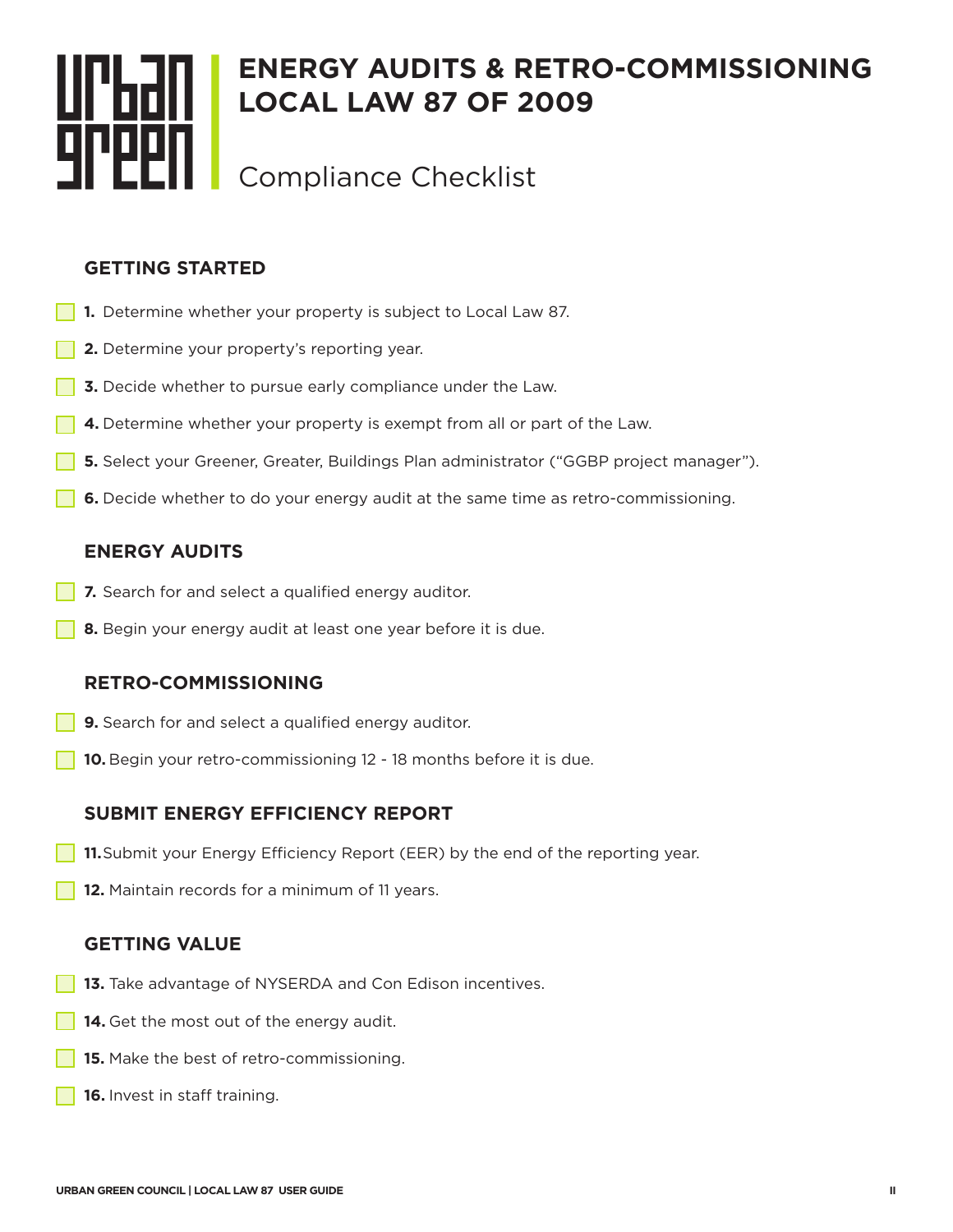## **ENERGY AUDITS & RETRO-COMMISSIONING LOCAL LAW 87 OF 2009** User's Guide

## **GETTING STARTED**

#### **1. Determine if your property is subject to this Law.**

For determining compliance, the City uses the gross square footage of the building(s) according to the Department of Finance. Your property (tax lot) is subject to the Law if it includes:

| One building larger than 50,000 gross square feet. |
|----------------------------------------------------|

- Two or more buildings on the same tax lot that together total more than 100,000 gross square feet.
- Two or more buildings held in condominium ownership that are governed by the same board of managers and that together exceed 100,000 gross square feet.

These requirements are the same as those for benchmarking. Thus, if you had to comply with Local Law 84 then you will also need to comply with Local Law 87.

Exception: The Law does not apply to one to three family residences on properties classified as Class One under the Real Property Tax Law.

A list of properties covered by the Law is available from the Mayor's Office at **www.nyc.gov/ggbp** under "Who Is Covered by the Laws." This list is sorted by the building's Borough Block and Lot (BBL) number, a designation that identifies each property in New York City. The BBL can be found on the Department of Finance's web site at **www.nyc.gov/html/dof/html/property/property\_info\_ bbl.shtml** by selecting "Look up BBL by the Property Address."

Typically, the gross square foot value on the list of covered buildings will be different than the actual gross square footage of the building(s) because the Department of Finance does not include below grade space and some other space types. Use the actual gross square footage when determining compliance.

*For simplicity, this checklist will refer to "building" in the singular. If you checked the second or third box above (multiple buildings on one tax lot), you must conduct separate energy audits and retro-commissioning for each building if they have independent heating, cooling, and domestic hot water systems. Multiple buildings on one lot or on multiple lots that share any base systems must conduct an energy audit and retro-commissioning as "one building." Consult the Rule for Local Law 87 at www.nyc. gov/ggbp for further details and information on other special circumstances.*

#### **2. Determine your property's reporting year.**

Your property will be required to submit an Energy Efficiency Report every 10 years. Using the last digit of your tax block number, you can identify the year in which your report is due from the table below:

| Last<br>digit of<br>tax block<br>number:         | 3    | $\overline{4}$ | 5    | 6    | $\overline{7}$ | 8    | 9    | $\circ$ |      | 2    |
|--------------------------------------------------|------|----------------|------|------|----------------|------|------|---------|------|------|
| Year of<br>first energy<br>efficiency<br>report: | 2013 | 2014           | 2015 | 2016 | 2017           | 2018 | 2019 | 2020    | 2021 | 2022 |

You will need to submit a new report every 10 years following the date of your last report. For example, if your tax block number ends in five, your first report must be submitted in 2015, any time from January 1 to December 31. Your next reporting year is 2025, then 2035, and so on. You can complete your energy audit and retro-commissioning any time in the four years prior to your reporting year, but you must submit your Energy Efficiency Report during your designated submission year.

#### **3. Decide whether to pursue early compliance under the Law.**

Local Law 87 includes an option for early compliance. This option allows a building to comply in 2013 and then skip its first reporting year. For instance, if a building's reporting year is 2015 but compliance is undertaken in 2013, the building does not need to submit another report until 2025.

If you can comply early, we recommend you do so. An energy audit is likely to reveal opportunities to save energy for which utility and/or tax incentives currently exist. The incentives are awarded on a first come, first served basis. In addition, improvements that you make to your building from the energy audit and retrocommissioning will reduce energy use. For these reasons, the sooner they are implemented, the sooner you begin accumulating payback and/or savings. Finally, if you opt for early compliance, you have the option to follow the letter of the Law as opposed to DOB's Final Rule, which is more detailed about the requirements and more stringent than the Law. Any buildings filing after 2013 must meet the requirements outlined in the Rule.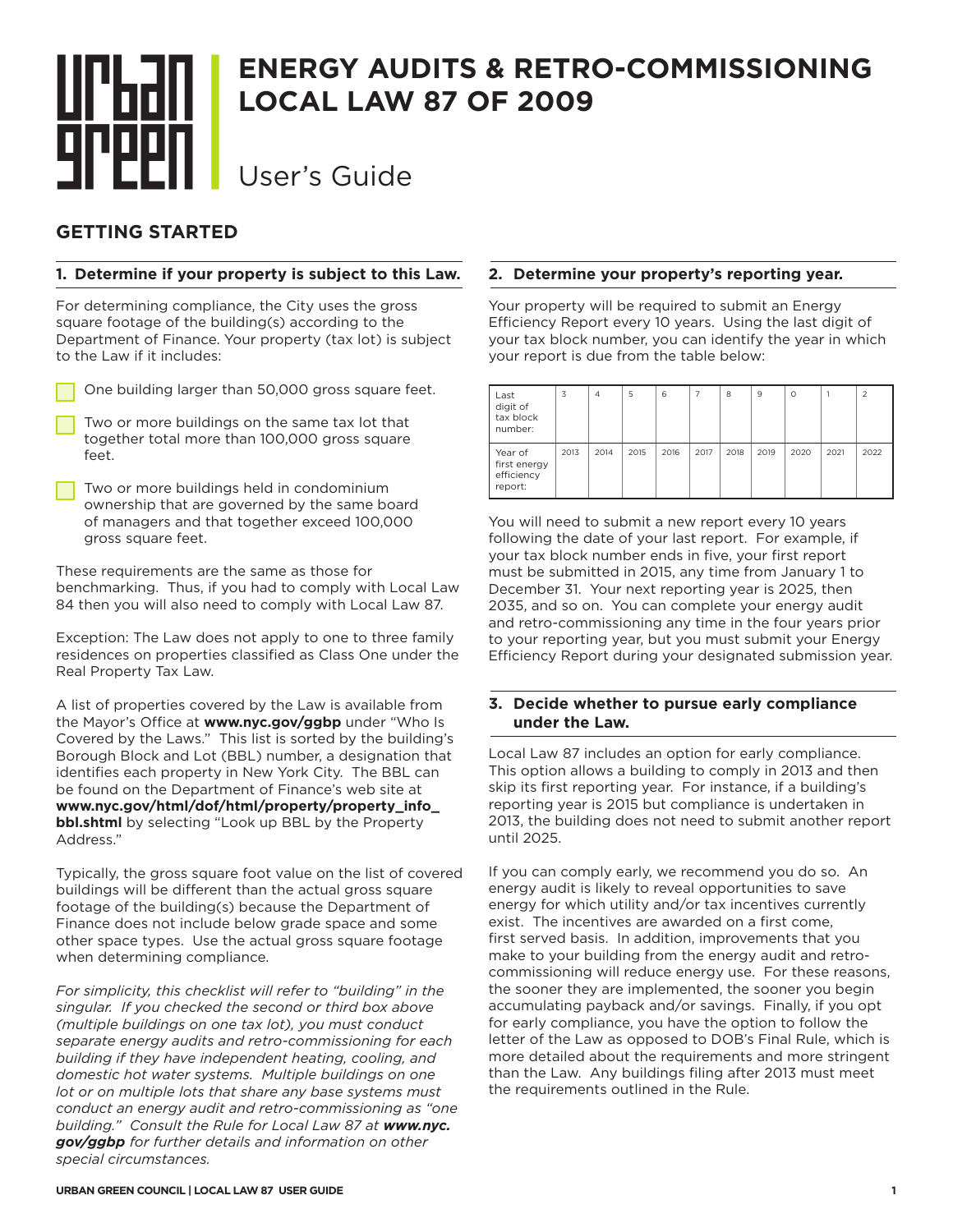#### **4. Determine if your property is exempt from all or part of the Law.**

The Law exempts properties that have met certain energy performance standards in the recent past from conducting an energy audit and/or undertaking retrocommissioning. An Energy Efficiency Report (EER) documenting the exemption will need to be submitted each reporting year for which the property is exempt.

#### **Exemptions for Energy Audits AND Retro-commissioning**

Your property does not require an audit and retrocommissioning if all base building systems are in compliance with the Energy Code in effect on July 1, 2010 or subsequent code in effect at the time of renovation AND if either of the following is true:

It is less than 10 years old by the reporting year. based on the date of issuance of the permanent or temporary Certificate of Occupancy. This exception is only available for the building's first reporting year. For example, if your property's reporting year is 2015 and it was constructed in 2006, then it can skip the first energy audit and retro-commissioning. The next time it will need to be to reported will be in 2025.

It has undergone a substantial rehabilitation within the 10 years preceding the reporting year. According to the DOB, "substantial rehabilitation" means replacement of all base building systems: building envelope, HVAC, conveying systems, domestic hot water, and electrical and lighting systems. See the Local Law for details on exceptions to the definition of base building systems.

#### **Exemptions for Energy Audits**

Your property does not require an energy audit if any of the following are true.

It received an Environmental Protection Agency (EPA) Energy Star label for at least two of the three years proceeding its reporting year (or 2013, if you are pursuing early compliance).

For example, if your property's reporting year is 2015, it must have received the Energy Star label in two years between 2012 and 2014. These labels are awarded by the EPA to buildings that are in the top 25% of energy efficiency for their class.

It is ineligible for an Energy Star rating (e.g. multifamily) and rates within the top 25% for energy efficiency using the methodology in LEED for Existing Buildings Operations & Maintenance EA Credit 1, Optimize Energy Efficiency Performance. A registered design professional must review and stamp documentation submitted in proof of this exemption.

It received certification under LEED for Existing Buildings Operations & Maintenance (version 2009 or later) within the four years preceding the reporting year.

It is a "simple building" as defined by the Law that complies with certain energy efficiency measures.

"Simple buildings" either lack a central air conditioning system or have a system that only cools 10% or less of the indoor area. This is true for most multifamily buildings in which the residential units have either no cooling, or rely on window air conditioning units, through the wall air conditioning units, or PTAC units. Under this exemption, which is only available for the first reporting year, buildings that are in compliance with six of the following seven energy efficiency measures (as defined by the Law) do not need to conduct an energy audit: (1) individual apartments have heating controls or an energy management system with apartment temperature feedback; (2) common and exterior lighting is in compliance with the New York City Energy Conservation Code; (3) all faucets and shower heads are low-flow; (4) all exposed pipes are insulated; (5) all hot water tanks are insulated; (6) common-area washing machines are front-loading; and (7) roof coating is reflective and compliant with the NYC Building Code.

#### **Exemptions for Retro-commissioning**

Your property does not require retro-commissioning if the following is true.

The building has received certification under the LEED EBOM 2009 system within two years of the required filing date and earned both credits EA c2.1 Existing Building Commissioning – Investigation and Analysis AND EA c2.2 Existing Building Commissioning – Implementation.

#### **Time Extensions**

Owners may apply to DOB for one-year extensions. The request must be filed by October 1 of the reporting year and demonstrate that the owner is either:

- Unable to complete the energy audit or retrocommissioning prior to the report due date despite good faith efforts. If you receive a time extension, it will not change your subsequent reporting year. You may receive up to two one-year extensions for good faith efforts.
- Suffering from financial hardship as defined in Local Law 87. This exception must be filed annually.

#### **5. Select your Greener, Greater Buildings Plan administrator ("GGBP project manager").**

Your GGBP project manager is the person in your management structure responsible for managing compliance with the Law. Thus, it is essential that the person you select has a strong understanding of building operations. If not, he or she will be unable to provide effective oversight of the work and maximize its value. Possible GGBP project managers include:

- Property manager, superintendent, or operator who is already knowledgeable about building operations.
- Property manager, superintendent, or operator who you send to training. See Invest in Staff Training in the Next Steps section.
- Consultant Owner's Representative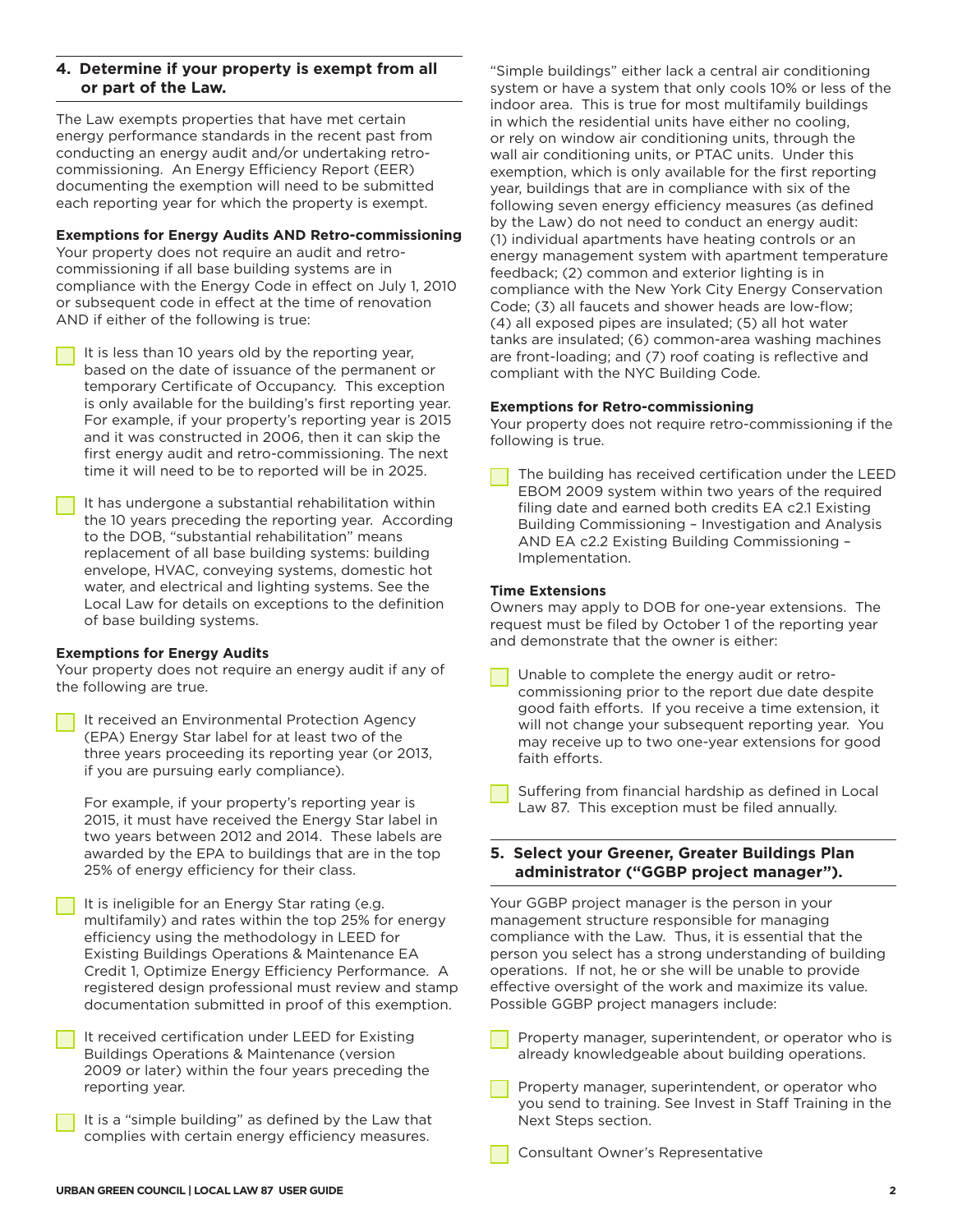#### **6. Decide whether to do your energy audit at the same time as retro-commissioning.**

Doing the energy audit and retro-commissioning at the same time will likely save you time and money, but that may not always be the case for less complex buildings.

Because there is substantial overlap between the two, if you do them together then your staff will spend less time compiling information. In addition, consultants may offer discounts for bundled services. Performing the energy audit and retro-commissioning at the same time will also help ensure that the capital projects are actually necessary. For example, an energy audit may suggest that you replace a piece of equipment that is under-performing whereas retro-commissioning could extend the equipment life through maintenance. Finally, it is helpful to benchmark the performance of the building as part of the energy audit so that it can be analyzed with the retro-commissioning report for a complete cost analysis of replacement versus maintenance.

Conversely, simple commercial buildings and multifamily buildings may not always see lower consultant fees for combined services. The market for retro-commissioning less complex buildings is relatively new and if the energy audit is conducted first, it will clarify the scope of required retro-commissioning work. Otherwise, retrocommissioners may submit a higher price due to the uncertainty of what to expect in the field.

For both simple and complex buildings, we recommend soliciting costs for each service separately as well as for both services as a package. Your final decision should be based on a cost analysis of each option.

## **ENERGY AUDITS**

This section explains the steps for undertaking an energy audit and the key questions an owner should consider.

#### **7. Search for and select a qualified energy auditor.**

Under Local Law 87, the energy auditor must meet either of the two compliance paths outlined below. In addition, the energy auditor may not be on the staff of the building being audited.

If the auditor is a licensed architect or engineer, then either they or a person under them must be one of the following:

- NYSERDA contracted FlexTech Consultant
- Certified Energy Manager (CEM)
- Certified Energy Auditor (CEA)
- High Performance Building Design Professional
- **Building Energy Assessment Professional**
- For energy audits of multi-family buildings only: BPI Multi-family Building Analyst (MFBA)

If the auditor is not a licensed architect or engineer, then he or she must be registered with DOB as an energy auditor. (Registration forms are expected to be available mid-2013.) In addition, the auditor must be one of the following:

Certified Energy Manager (CEM)

- Certified Energy Auditor (CEA)
- High Performance Building Design Professional
- Building Energy Assessment Professional
- For energy audits of multi-family buildings only: BPI Multi-family Building Analyst (MFBA)

If you are filing for early compliance per the Law, then the energy auditor must have at least three years professional experience performing energy audits on buildings larger than 50,000 gross square feet, in addition to the qualifications listed above.

It is recommended that you select a vendor who has experience undertaking energy audits in buildings that are of similar size and type to yours. Be sure to ask for a client list, past energy audit reports, and examples of energy savings from clients who followed their recommendations.

For commercial and industrial buildings, we recommend vendors authorized by NYSERDA as FlexTech Consultants. For residential buildings, consider contractors who are certified as NYSERDA Multifamily Performance Program Partners. NYSERDA's list of contractors is available on their website or at **urbangreencouncil.org/ GGBP**. You can also find Certified Energy Managers and Certified Energy Auditors through the Association of Energy Engineer's website (**www.aeecenter.org**) under Certification / AEE Certified Professionals Directory.

Your contract with the vendor should also include a requirement that the auditor provide written information on available financial incentives for each energy conservation measure recommended.

#### **8. Begin your energy audit at least one year before it is due.**

The length of the time the energy audit takes will depend greatly on the size and complexity of the building. An average building should be able to have a high quality audit performed in three to six months. Energy audits for larger and more complex buildings could take three to six additional months, for a total of six to twelve months.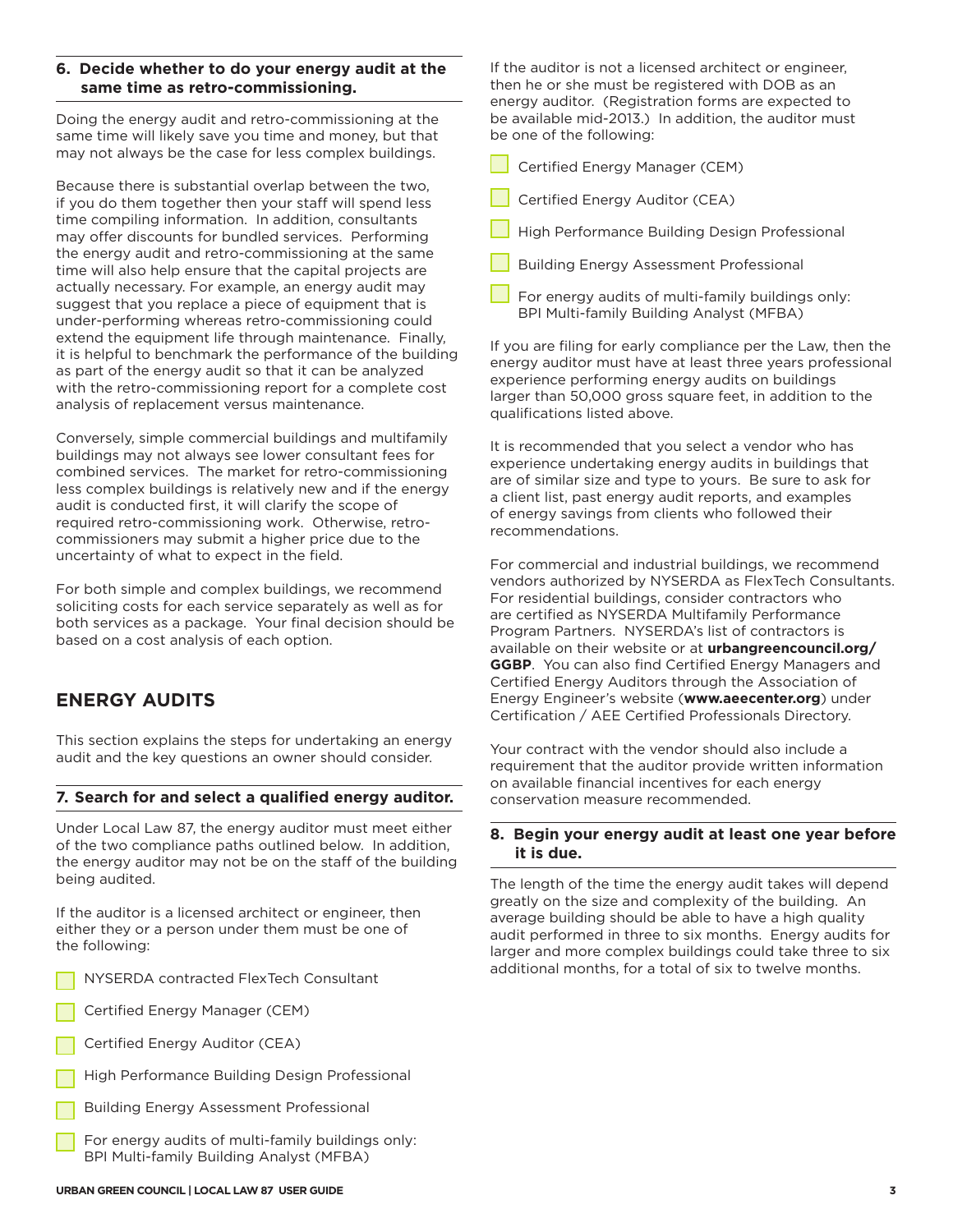## **RETRO-COMMISSIONING**

This section explains the steps for undertaking retrocommissioning and the key questions an owner should consider. Selecting a good vendor and scheduling retro-commissioning well in advance of your deadline are critical to receiving good information.

#### **9. Search for and select a qualified retrocommissioning agent.**

Under Local Law 87, the retro-commissioning agent must meet either of the two compliance paths outlined below. In addition, the retro-commissioning agent may not be on the staff of the building being audited.

For the first path, the retro-commissioning agent is either:

A licensed architect or engineer;

Certified Refrigerating System Operating Engineer; or



In addition, the agent or an individual under their direct supervision must be one of the following:

- Certified Commissioning Professional (CCP);
- Certified Building Commissioning Professional (CBCP);
- **Existing Building Commissioning Professional** (EBCP);
- Commissioning Process Management Professional (CPMP); or
- Accredited Commissioning Process Authority Professional (ACPAP).

Alternatively, for agents who are not licensed architects or engineers, or boiler or refrigeration engineers, then he or she must be registered with the DOB as a retrocommissioning agent. (Registration forms are expected to be available mid-2013.) In addition, the agent must be one of the following:

| Certified Commissioning Professional (CCP);                                                                                                                           |  |  |  |  |  |  |
|-----------------------------------------------------------------------------------------------------------------------------------------------------------------------|--|--|--|--|--|--|
| Certified Building Commissioning Professional<br>(CBCP):                                                                                                              |  |  |  |  |  |  |
| Existing Building Commissioning Professional<br>(EBCP); or                                                                                                            |  |  |  |  |  |  |
| Commissioning Process Management Professional<br>(CPMP).                                                                                                              |  |  |  |  |  |  |
| If you are filing for early compliance per the Law, then<br>the retro-commissioning agent must have at least one<br>year of experience performing retro-commissioning |  |  |  |  |  |  |

on buildings larger than 50,000 gross square feet, in

Since retro-commissioning is a fairly new sector of the industry, finding a agent may be challenging. Consider hiring an experienced energy auditor from a firm that also offers retro-commissioning services. Confirm that the agent has experience with buildings similar to yours.

#### **10. Begin your retro-commissioning 12 - 18 months before it is due.**

The amount of time required for retro-commissioning depends on many factors, including the size and complexity of your building, seasonal considerations, and the nature and extent of any deficiencies. Your building must be in compliance with the list of 28 building operations measures specified in Local Law 87 when you submit your retro-commissioning report as part of your Energy Efficiency Report. Thus, you should incorporate time to correct any deficiencies or noncompliance issues into your projected schedule.

For buildings with only a central heating system, the retrocommissioning investigation should be undertaken during the heating season. This will require at least three to four months and should therefore be started no later than January of the building's reporting year. For buildings with central heating and cooling systems, the investigation should be undertaken over a portion of both the heating and cooling seasons. This means it must begin no later than the summer prior to the building's reporting year.

## **SUBMIT ENERGY EFFICIENCY REPORT**

After you have received your energy audit and retrocommissioning report, your GGBP project manager will need to submit the Energy Efficiency Report.

#### **11. Submit your Energy Efficiency Report by the end of the reporting year.**

You have until December 31 of your reporting year to submit the Energy Efficiency Report forms provided by DOB. This report will consist of the following, as applicable:

- DOB Energy Audit Form;
- DOB Retro-commissioning Form;
- Mandatory DOB filing fee;
- Completion of the Energy Efficiency Report includes electronic filing online as well as an inperson filing of a hard copy at DOB;
- Proof that your property is exempted from one or both reports under one of the exemptions listed in Step 4 above; and/or
- Proof that your property opted for the early compliance path under the Law. These forms are expected to be available early 2013.

addition to the preceding qualifications.